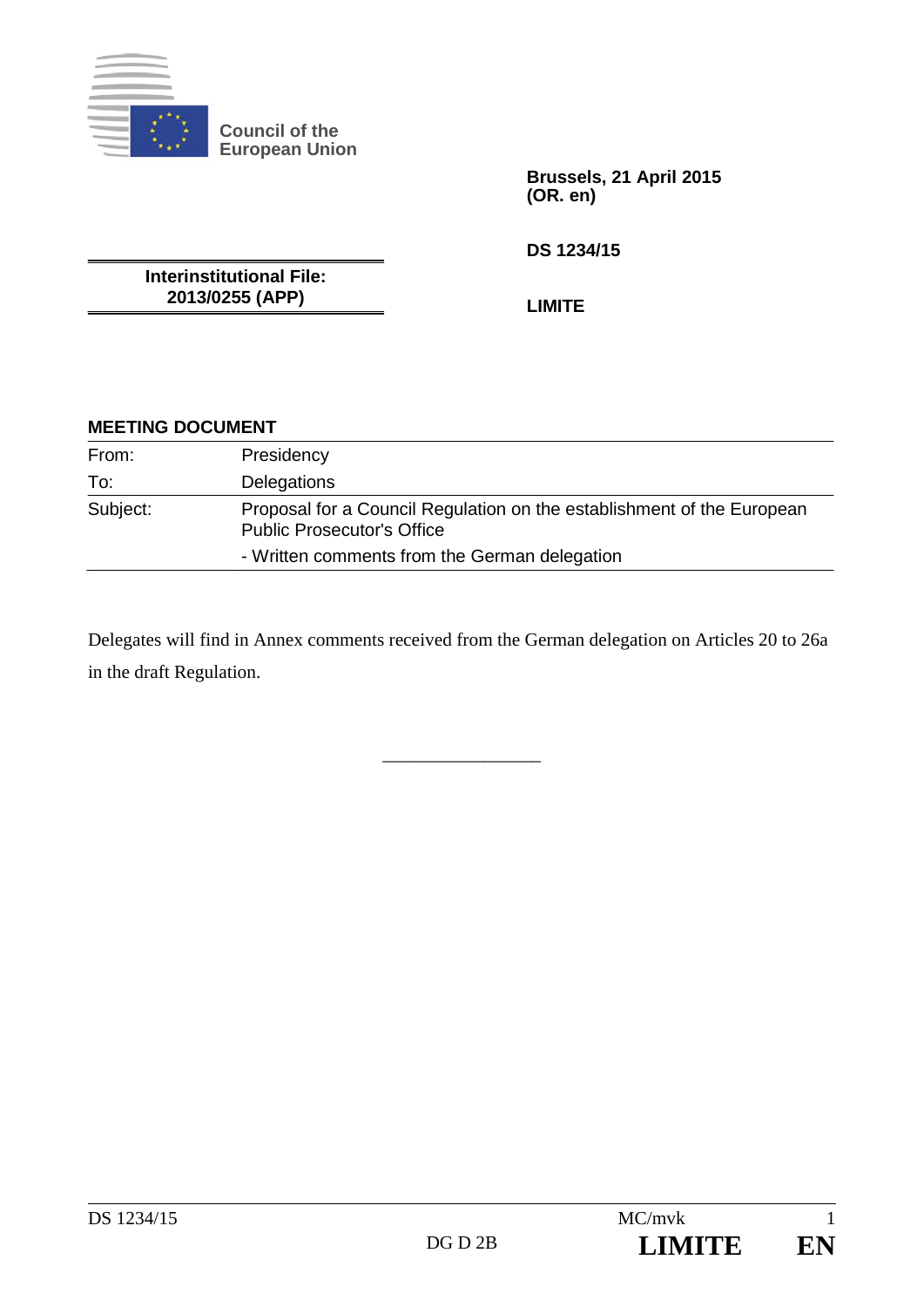## **ANNEX**

#### **Comments by German Delegation on Articles 20 to 26a**

#### **Article 20 (Reporting, registration and verification of information):**

#### Para 1:

We cannot support several of the new changes made here and we do not see our concerns addressed which we have expressed on the previous version. As to the beginning of the sentence, we request to return to the previous version of the text: reference to national law should be to the provision of information and not only to the question whether an authority has a competence to provide information. The rest of the text preceding the two subparagraphs is OK.

As to the two subparagraphs, we do not believe that the new text fully clarifies the obligations.

### Subparagraph a)

The information obligation in Article 20 is supposed to oblige any national authorities, e.g. administrative authorities in the field of agricultural markets, to provide information. This obligation to inform is thus not dependent on a criminal investigation having been opened by the national authorities. Therefore, the question here is not whether the "EPPO would be entitled to exercise its right of evocation in accordance with Article 21a". If the intention with the wording of subparagraph a) is to avoid having to "duplicate" the text of Article 21a(3), it could be considered here to read: "where the EPPO could exercise its right of evocation in accordance with Article 21a(3). However, we have raised concerns before, whether one can really expect such administrative authorities to evaluate whether a case has "repercussions at Union level, which require an investigation to be conducted by the Office". Thus, in our view, subparagraph a) should be limited to setting a threshold of 10.000  $\epsilon$  (or whatever amount we finally agree on).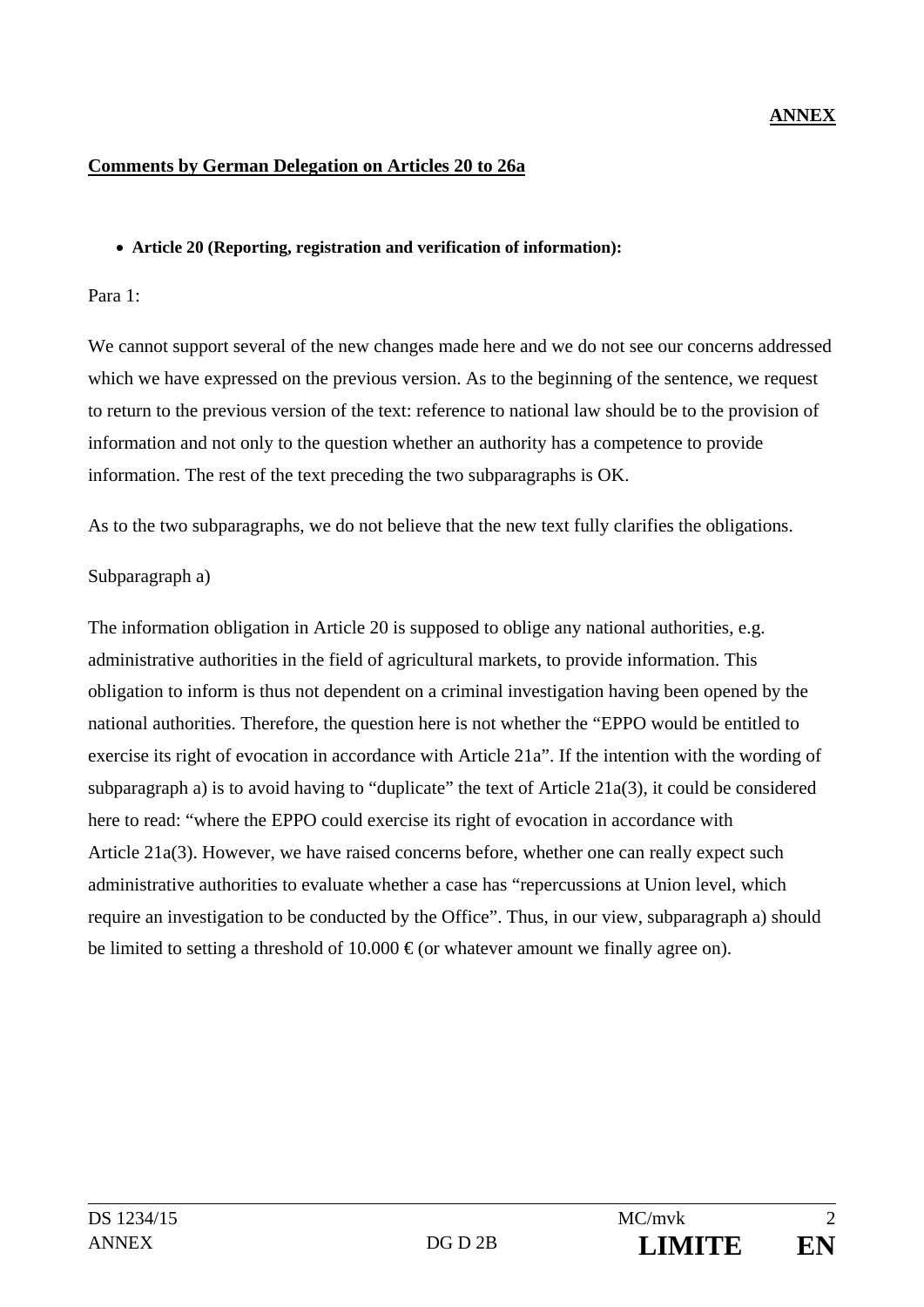### Subparagraph b)

In terms of drafting, we do not think it is useful to separate here the provision in subparagraph b) from the provision in paragraph 2. Why should this information not be provided "without delay" but only "not later than three months" (aside from the possibility offered by para 2)?

### Para 3:

We wonder what the background and purpose of this new paragraph is? Why should the EPPO be informed of criminal (?) conduct (?) that is not within the competence of the EPPO? Similar to para 1, it is not sufficient here to refer to the competence of the national authority: the question will be whether such information (e.g. personal data) may be transmitted.

## Para 4:

We welcome the revised text but we still do not agree with the text proposed text of a possible recital. As Article 20 does not apply if the national authorities have already opened their own investigation, the information could not be "automatically generated… from a MS case management system". The text of this paragraph plus such a recital could make sense in Article 21a, where a law enforcement or prosecution authority provides information in accordance with para 1 of that article.

## Para 5:

We do not believe it is appropriate here to refer only to para  $1(a)$ : Why should information provided under para 1(b) – at least if it is not only provided by way of a summary report – not be registered and verified? What – if anything – is the EPPO supposed to do with information provided under para 1(b)? Would the EPPO be "allowed" to exercise a competence in respect of information provided under para 1(b)? And why should the national authorities be motivated to provide such information if the EPPO is not supposed to "verify and register" this?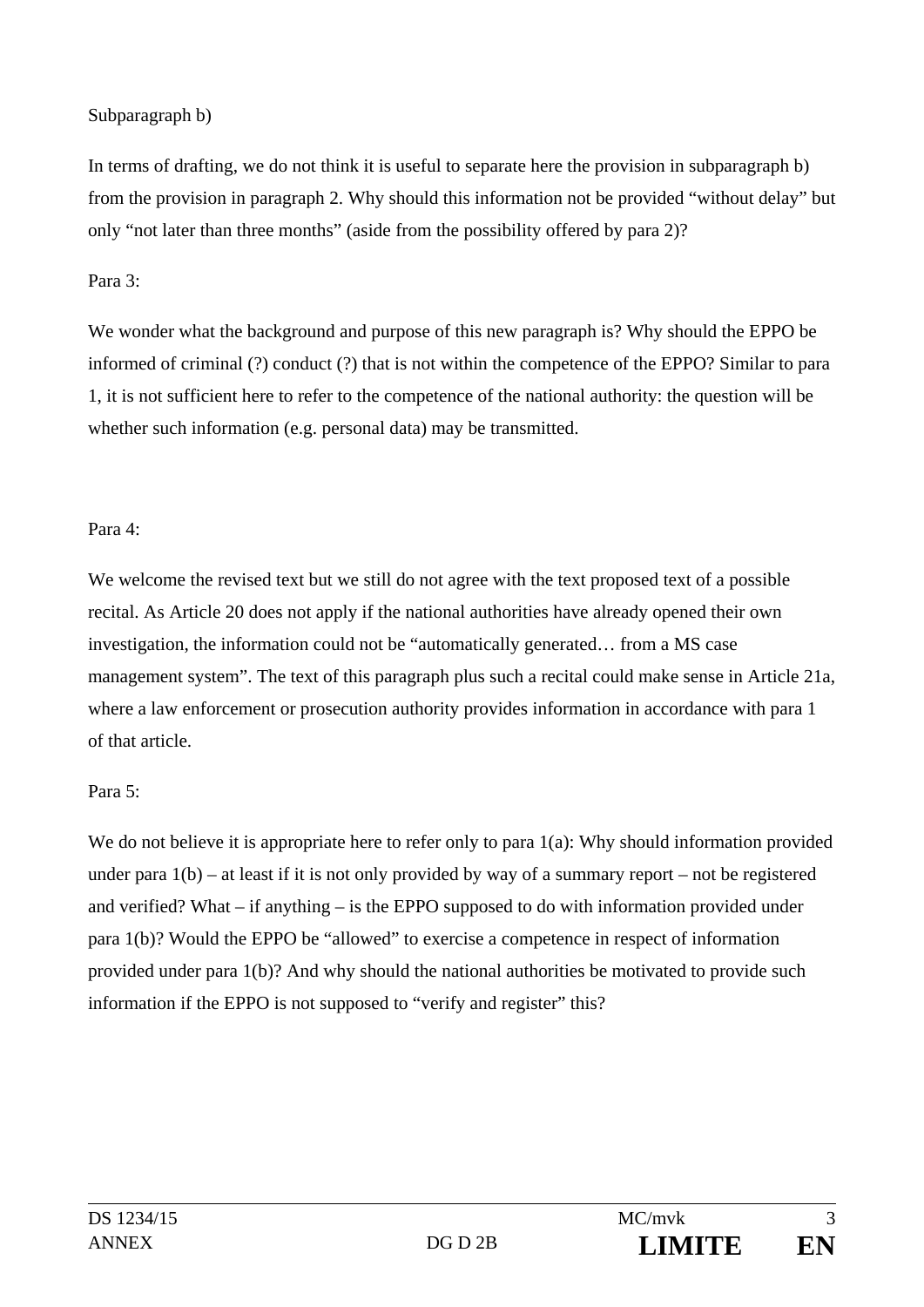If the intention here really is to exclude a competence of the EPPO in cases where the damage is less than 10.000  $\epsilon$  (which we would not support), we would need to foresee a provision whereby the EPPO shall refer such information to the competent national authorities (in particular where it had been received from other sources than a national authority) so that the competent national authority can take the necessary investigative measures (note: para 6 as currently worded would not be sufficient as that applies only after verification, whereas according to current para 5 the EPPO will do no verification if the damage is less than 10.000 €). Such a limitation of EPPO's competence would also mean that EPPO could not investigate a case – e.g. of (attempted) active corruption directed against a national official handling EU funds – where there is no "damage" incurred.

To sum up: We cannot agree to para 5. It does not make sense to require EU and national authorities to provide the EPPO with information without EPPO being able to do something with it. This, however, also puts in question the idea of allowing for "summary reports" as these would normally not be suitable to allow the EPPO to verify information received and open an investigation.

## Para 6:

Along the same lines as before: We would like the words "where necessary, at their request" deleted. What is this supposed to mean: that the person receives the information, even where requested, only "where necessary"?

## Para 7:

We request to return to the previous version of (previous para 2). It is not acceptable here to state the EPPO "may request" as that would – presumably – be interpreted to mean that the requested person/body would have to provide all requested information. That would go too far. This has been discussed intensively in the past and was the reason to change the original wording to "collects". Also, the newly inserted second sentence should be deleted as it is – at best – unnecessary at least if the first sentence of para 7 is returned to its original place as para 2.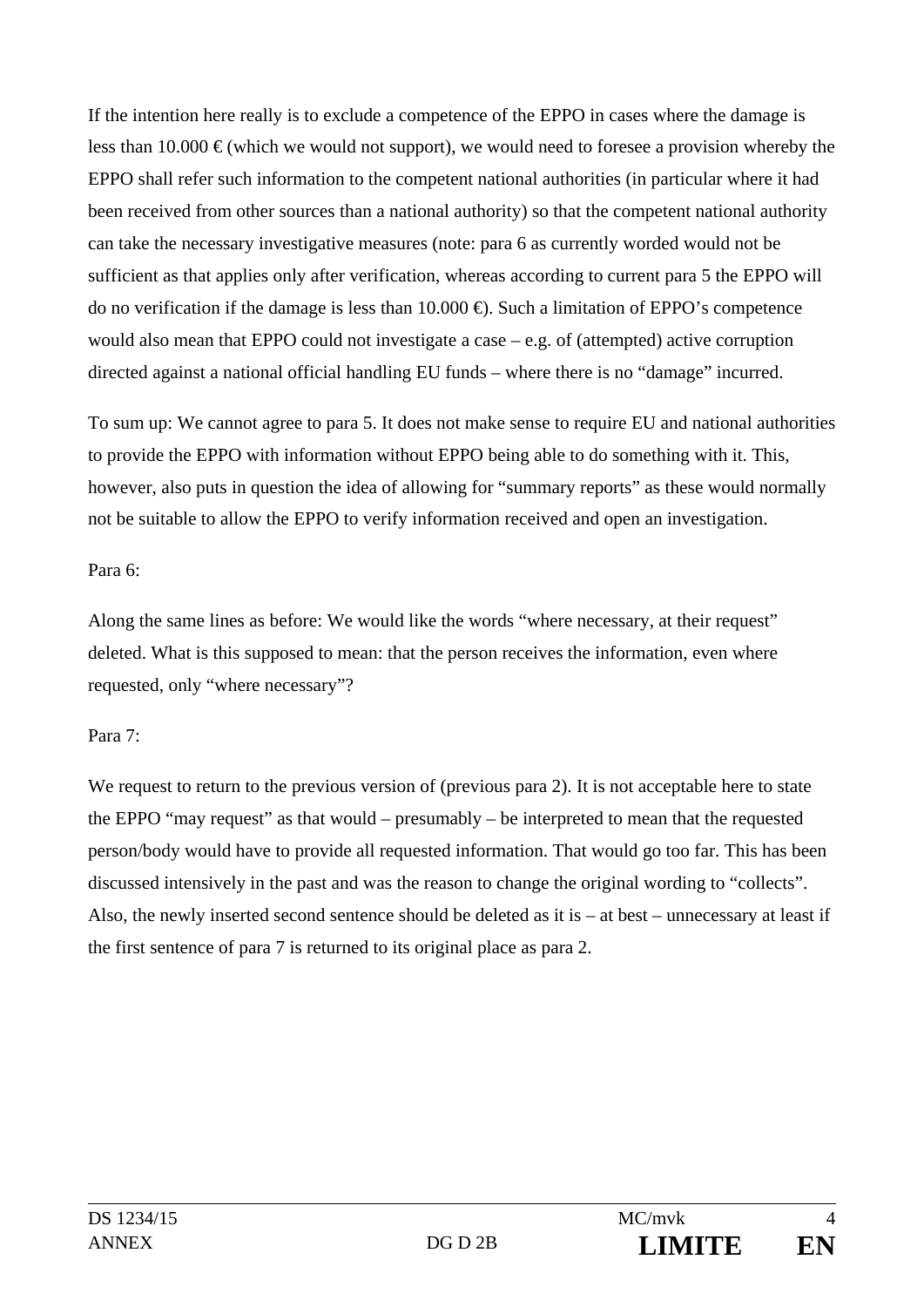In summary: we by-and-large request to return to the previous version of Article 20 (the version included in the December 2014 Council document) and use that as a basis for some limited modifications.

### **Article 21 (Initiation of investigations and allocation of competences within EPPO)**

Para 1:

The insertion of "this Regulation and the" should be undone. Such a wording would only make sense if the Regulation would provide any kind of yardstick for verifying whether there are "reasonable grounds to believe". But the text does not. What would "in accordance" refer to in respect of "this Regulation"?

We also want to point out – again – that the simple reference here to Article  $9(3)(a)$  would not sufficiently address the situation where a case is initiated by a chamber. Para 2 in the previous as well as in the revised version "fits" only the situation that an investigation is opened by an EDP. If the Chamber is supposed to be able to initiate an investigation, it would have to be clarified at what in time they could so (when information is received by the Central Office?, or only where an EDP has decided, in accordance with Article 20(6), not to do so?). Also, the Chamber, before being able to decide on the initiation would have to determine which EDP or rather which MS would be responsible as para 1 – rightly so – refers to the applicable national law. And it would have to be clarified, which procedure would apply for the preparation of the Chamber decision (there is no supervising EP who could provide a "summary report" (Article 11(1) on the basis of which the Chamber is to take its decision (Article 9(5). As to para 2: the first alternative here would not work in situations where a chamber opens a case, because it applies only where an investigation had already been opened by (another) EDP; the second alternative also does not work because here the text – rightly so – uses the term "may" and it foresees that the Chamber may allocate the case to "an EDP of another MS". This is the appropriate wording for the situation where a case is initiated in accordance with para 1 by an EDP. However, if the Chamber should initiate a case, it would have to allocate the case – applying the criteria of para 3 – to an EDP, not to an EDP "of another MS". Thus, if the Chambers are supposed to be able to initiate an investigation, para 2 would need to describe a third alternative.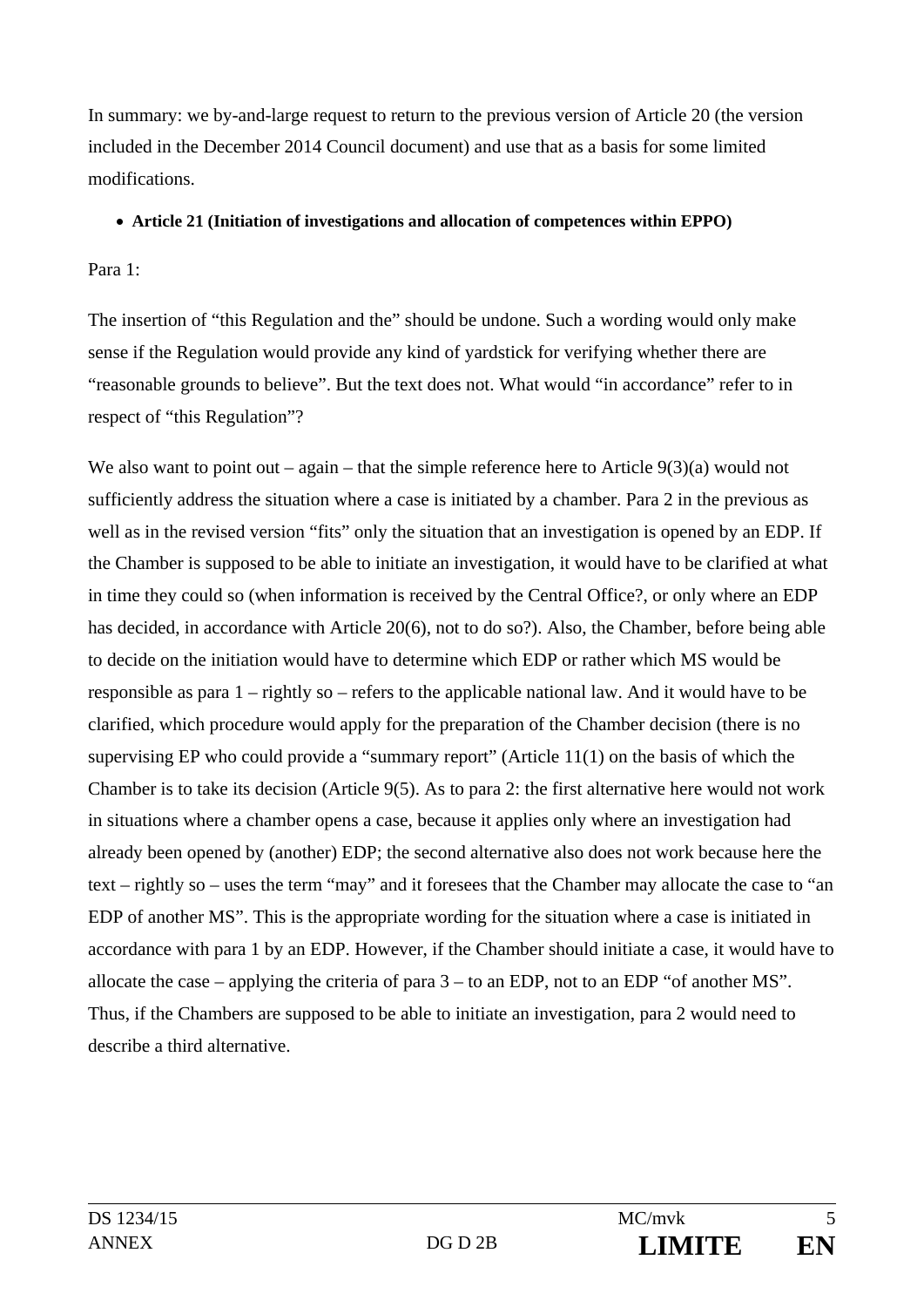Further on para 2 – the revised version is not convincing. We would like to return to the text of the previous version (7070/15) with two exceptions: that text should read at the beginning: "Upon entry of the information on an initiation of a case in the CMS, the Central Office shall….". Also, at the end of that para, instead of "allocate the case….": "decide which EDP shall be responsible for the case in accordance with Article 12(1)."

Reason: The revised text may "sound simpler". However: the sequence of the two scenarios has been changed – the "normal" case will, however, be that no case had previously been opened. Also, the changes in the sentence structure (the conditioning "if" now appearing at the end) make the text more difficult to understand. And in the second case, this sentence order would not be fully correct grammatically as the "if" clause would appear to refer to the previous "which" clause. Moreover – and most importantly: it is absolutely unclear what the relationship between the newly worded first subparagraph (describing the two situations) and the second subparagraph is supposed to be. The latter has been retained from the previous text and describes the same situation as in the first alternative described in the first subparagraph.

## Para 3:

We are not sure about the interpretation of the newly inserted text. If it is intended to address a point which we have made in the past, we would suggest to reword as follows: "... may deviate from that principle on sufficiently justified grounds and allocate the case to an EDP of another Member State, which has jurisdiction over the case, taking into account....".

## Para 4:

For purpose of clarification of what "concerning" means, the text should be amended as follows: "… concerning the jurisdiction of more than …". Moreover, in the second-to-last line, the word "general" should be deleted (what would that qualifier supposedly imply?).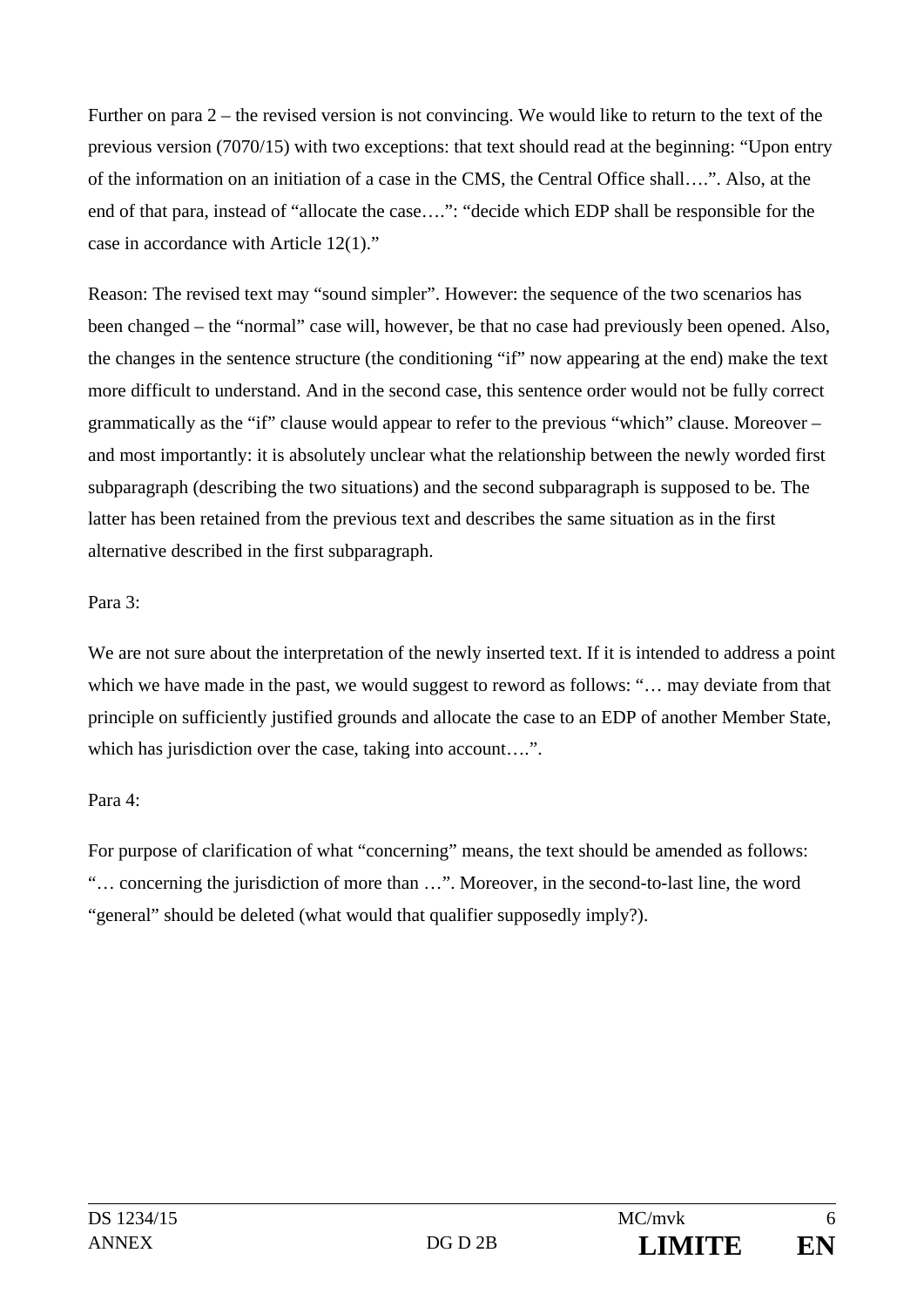Proposal for new Para 5:

In order to address the legitimate interests of administrative authorities, we would like to propose a new paragraph on collateral proceedings:

"To the extent that recovery or collection procedures under administrative law are deferred as a result of decisions taken by the European Public Prosecutor's Office or by national prosecution authorities in connection with investigations or prosecutions to protect the financial interests of the European Union, any financial shortfalls that may occur shall not be borne by the national budget of the respective Member State."

The reasons for that are set out in more detail in the written proposal circulated in advance.

## **Article 21a (Right of evocation and transfer of proceedings to EPPO)**

## Para 1:

OK, except that we still believe that the deadline of 14 or now 10 days should refer to the EPPO informing the national authority and not only to taking the decision. This is particularly important in view of the possible prolongation now foreseen.

# Para 2 and 2a:

We request to return to the previous text (before 7070/15). We do not see what the purpose of splitting up the previous para 2 is supposed to be. The second sentence of the new para 2a has nothing to do with the first sentence of that subparagraph. The way the text is worded now, it gives the impression that the second one applies only when a consultation in accordance with the first sentence has been done. Also, with the separation of the two articles the reference to "judicial or law enforcement authorities" becomes unclear (which ones?). In the previous text (before 7070/15) it was clear that this phrase referred to the authority that has initiated an investigation.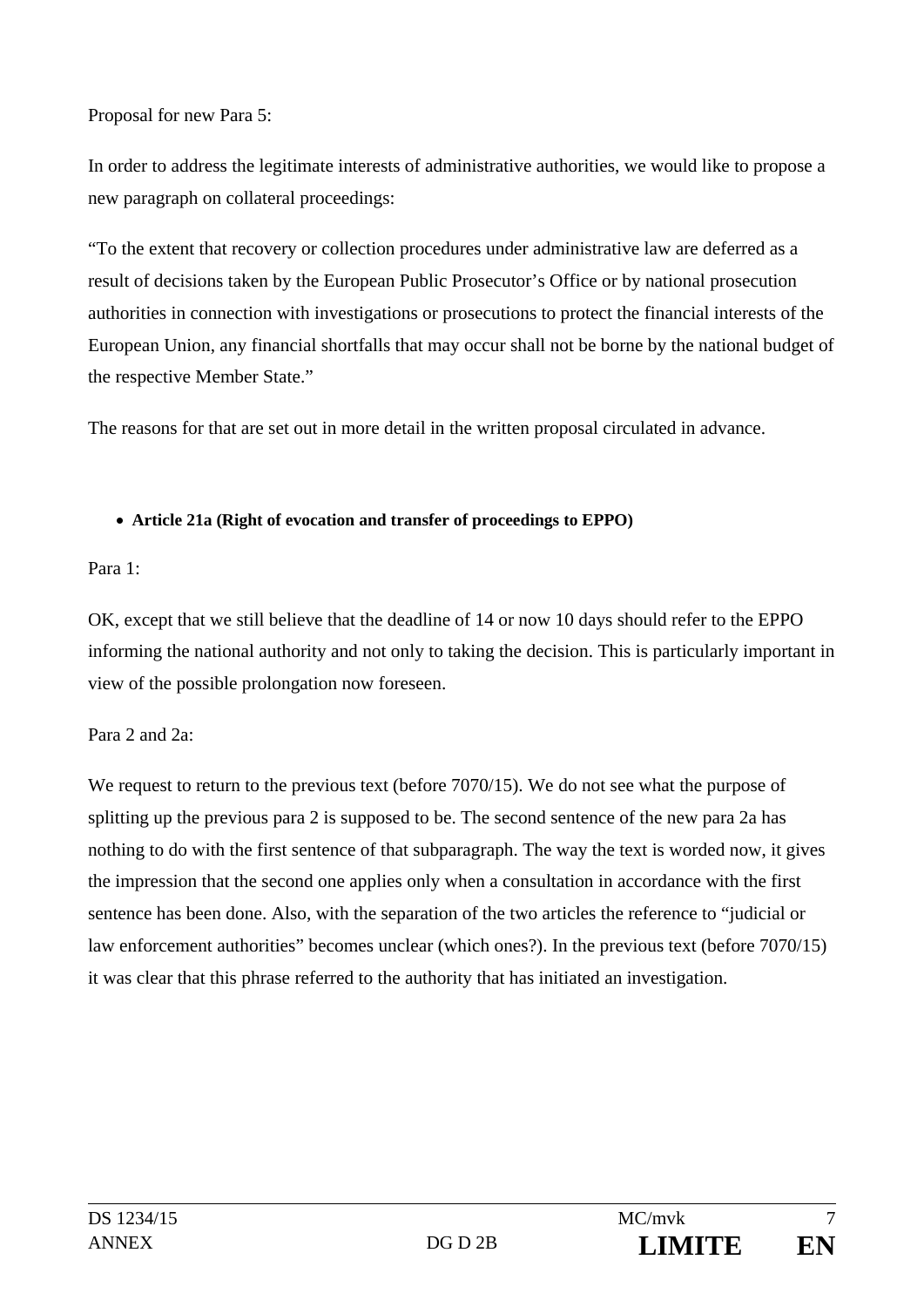We also have concerns about the new wording inserted in what is now para 2: It should - at least be revised to read "... to exercise the right of evocation" in order to clarify that the EPPO also in this case cannot simply initiate a new case but would have to evoke the existing national case. On the other hand, the reference to the time periods of paragraph 1 cannot apply here: the information received ("becomes otherwise aware") may be far too vague to be able to decide on evocation. This is another reason why the previous version of para 2 (without splitting into two paragraphs) would be more clear: if the EPPO "becomes otherwise aware", it will always have to first consult with the competent national authority.

## Para 3:

We have concerns about the last subparagraph, which had been inserted with the document 7070/15: The relationship between the consultation obligation described here and the one in subpara 2a is unclear.

Para 4 and 5:

**OK** 

Para 6:

Text of para 6 is OK – except for the last sentence. We are still not convinced that the Chamber itself should exercise the right of evocation but would prefer that this text here foresees that the Chamber may instruct the EDP to exercise this right. If the idea of the Chamber exercising such a right is to be retained, the text here should be reworded to read: "… exercise the right of evocation". Reason: it is not a "right" of the Chamber but a right of the EPPO to evoke a case. Also, the text in Article 9(3)(b) should be amended to refer to "Article 21a(6)" in order to clarify that the Chamber can exercise the right of evocation only in the situation described in this paragraph and not at any time in parallel to an EDP considering evocation.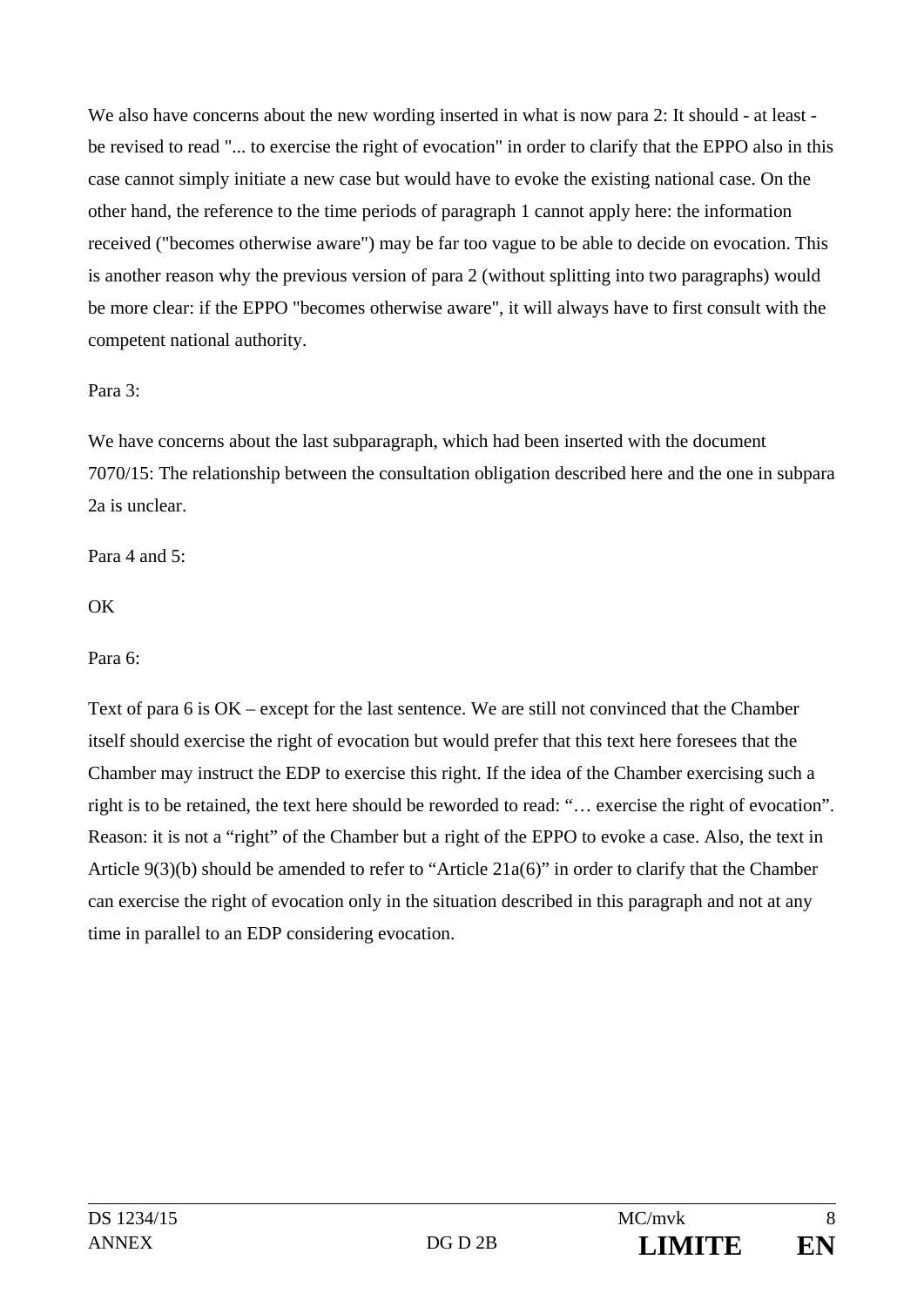### **Article 23 (Conducting the investigation)**

## Para 1:

We still believe that the text should read "the investigation" and the words "and other measures" should be deleted. Reason "other measures" is an alternative to "investigative measures" but not to "the investigation" as a description of all activities in Chapter IV Section I. At the end of the second sentence, the term "allocate" does not seem appropriate – we should return to the previous term "assigned".

# Para 4a:

We agree with the principle described here. However, such a reallocation to an EDP of the same MS will also – and more often – be necessary in other cases than a "refusal" to follow instructions. Other cases would be e.g. where the handling EDP resigns, or he/she is dismissed, or where that EDP has too many cases to deal with and thus "cannot perform the investigation" (as described in para 5, which would, however, only allow to reallocate the case to the EP; it should primarily be possible to reallocate to another EDP). Other examples would be where in a larger MS the EDPs each have a territorial competence and it turns out that it would be more appropriate to have a different EDP handling the case than the one who had originally initiated the case. The text in para 4a thus needs to allow for other situations as well. Perhaps these situations could be addressed by amending para 5 (inserting in the chapeau of that paragraph, after "himself/herself" the words: "or to relocate the case to another EDP of the same MS….".

## Para 5:

Aside from the proposal to amend in light of the above, we believe that in the second paragraph (beginning with "When a EP….") the words "and obligations" should be inserted after "powers".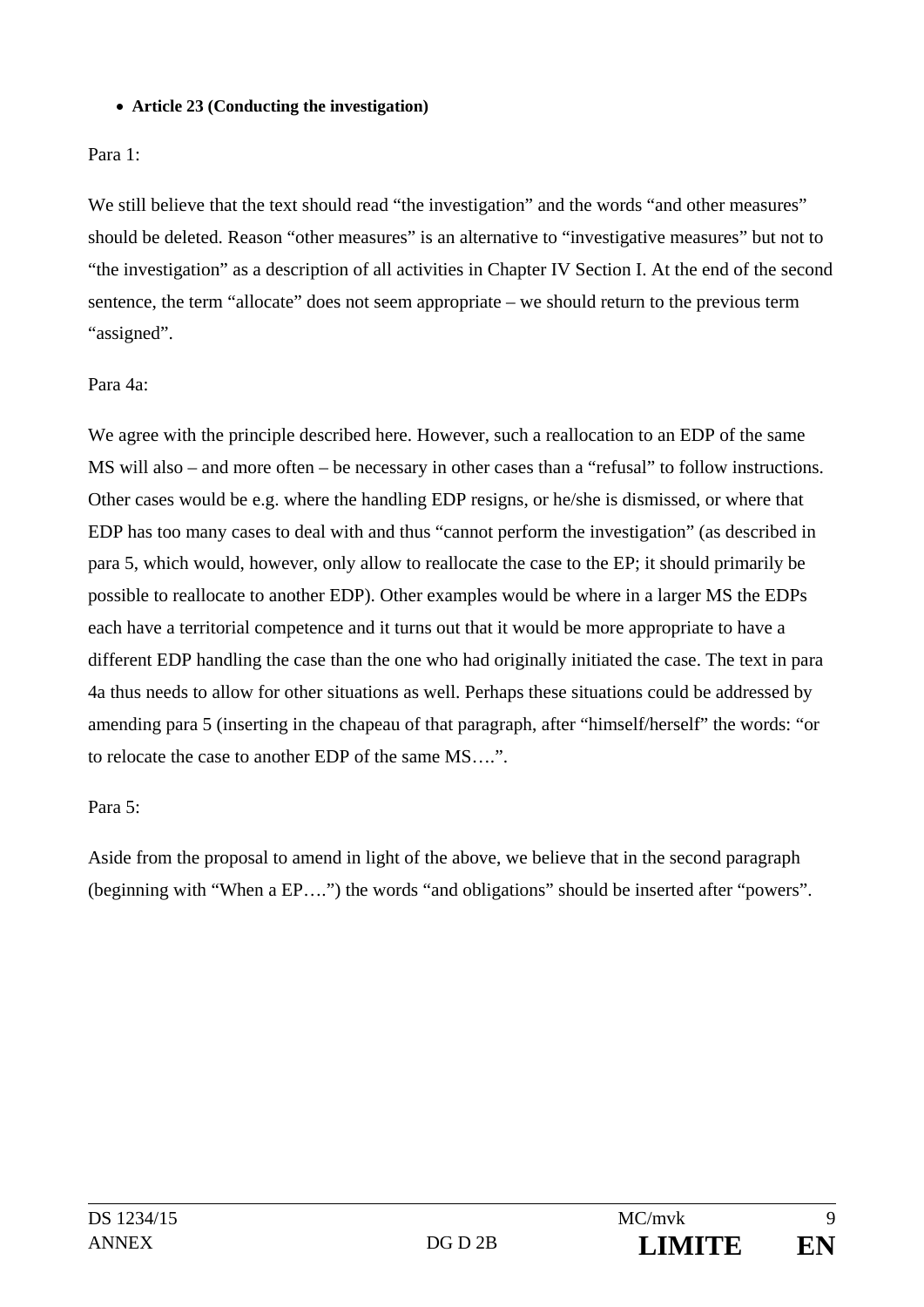### **Article 25 (EPPO's authority to investigate)**

We can basically agree with the present text. However, if Article 25 is supposed to regulate only measures to be taken in his/her own MS, this should be clarified in the title of that article. We agree with the insertion of "or request" in the first sentence. We are not happy with the wording of the second sentence: The two conditions mentioned here presumably are also contained in national law. Perhaps one could simply begin the sentence with "Such measures may only be ordered where….".

As to the deleted para 2, we reiterate our position that we do not see any reason – nor a possibility – to require MS to make available certain investigative measures (such as the list in Article 26) without setting certain common minimum standards, inter alia on the need for judicial authorization.

### **Article 26 (Investigation and other measures)**

We cannot agree to the current version of this Article. It is unclear what the purpose of the list of measures is supposed to be. The fact that Article 26a(2) refers to measure "in accordance with this Regulation or with national law" seems to suggest that EDPs can take measures listed in Article 26 even where the national law does not foresee such measure. That would be absolutely unacceptable. If on the other hand measures can only be taken when the national law does foresee such measure and under the conditions prescribed therein, the possible purpose of such a list could at best be to require MS to amend their legislation if it currently does not foresee one or more of the measures mentioned in the list. Thus if the list contains only measures which all MS already have, the list serves no purpose whatsoever. This could be different only where the Article would also set certain standards, inter alia in terms of judicial authorisation. On the other hand, the threshold foreseen in the chapeau of this Article would not be acceptable. The listed measures are too diverse to apply such general rule on a threshold. Also, the question would arise what the relationship between this threshold and the conditions specified in national law would be; in particular where national law does not differentiate on the basis of such thresholds.

If there is to be a list, it would have to be limited to investigative measures: the fact that the title is extended to "other measures" does not address our concern.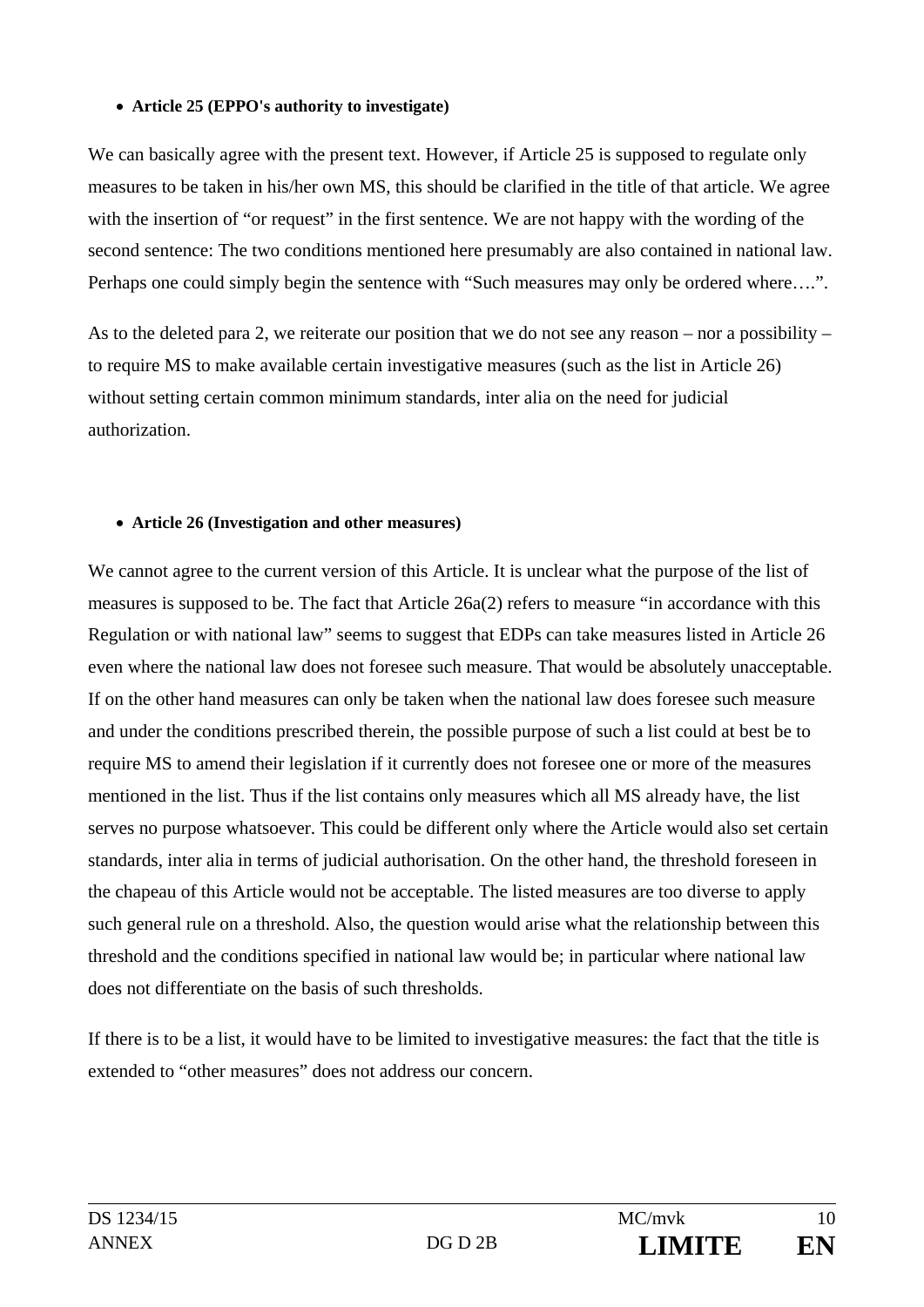### **Article 26a (Cross-border investigations)**

The current concept of Article 26a is not convincing and needs further revision to be acceptable.

We will need a workable and efficient system that will function at least as good as cross-border cooperation on the basis of MLA and mutual recognition procedures. As explained in the past: we believe we should establish a system that uses the concept of mutual recognition (the EIO) as a starting point and make adjustments where this is suitable to address the "single office" idea.

To point out just a few main issues: The text of Article 26a will need to be clear about who takes the decision to order a measure or to request a measure to be ordered by a court and what is the applicable law for ordering/requesting such measures. The current text seems to leave that question open or, perhaps even give the handling EDP a choice: the term "assign" in para 1 does not clarify who is the one who takes the decision to order a measure. Para 2 then apparently is intended to leave a choice whether to apply the law of the handling EDP or that of the assisting EDP although there seems to be a contradiction between the first and the second sentence (first sentence: "assign any measure in accordance with the law of his/her MS"; second sentence: "adoption shall be governed by the law of the MS where the adoption takes place…"). The clarification of this issue is also necessary to know where the suspect could subsequently challenge the ordering of the measure – e.g. a house search – in court. If the EPPO is supposed to be considered a national authority for the purpose of judicial review: the national authority of the MS of the handling EDP or of the assisting EDP?

Furthermore – as pointed out in the context of Article 26: we cannot accept the wording in para 2 where it refers to "this Regulation or with national law". The competence can be based only on national law – unless the Regulation would provide for harmonized rules on conditions/procedures for ordering measures.

Former para 3: based on our principle position on Article 26a, we do not agree with the total deletion of para 3.